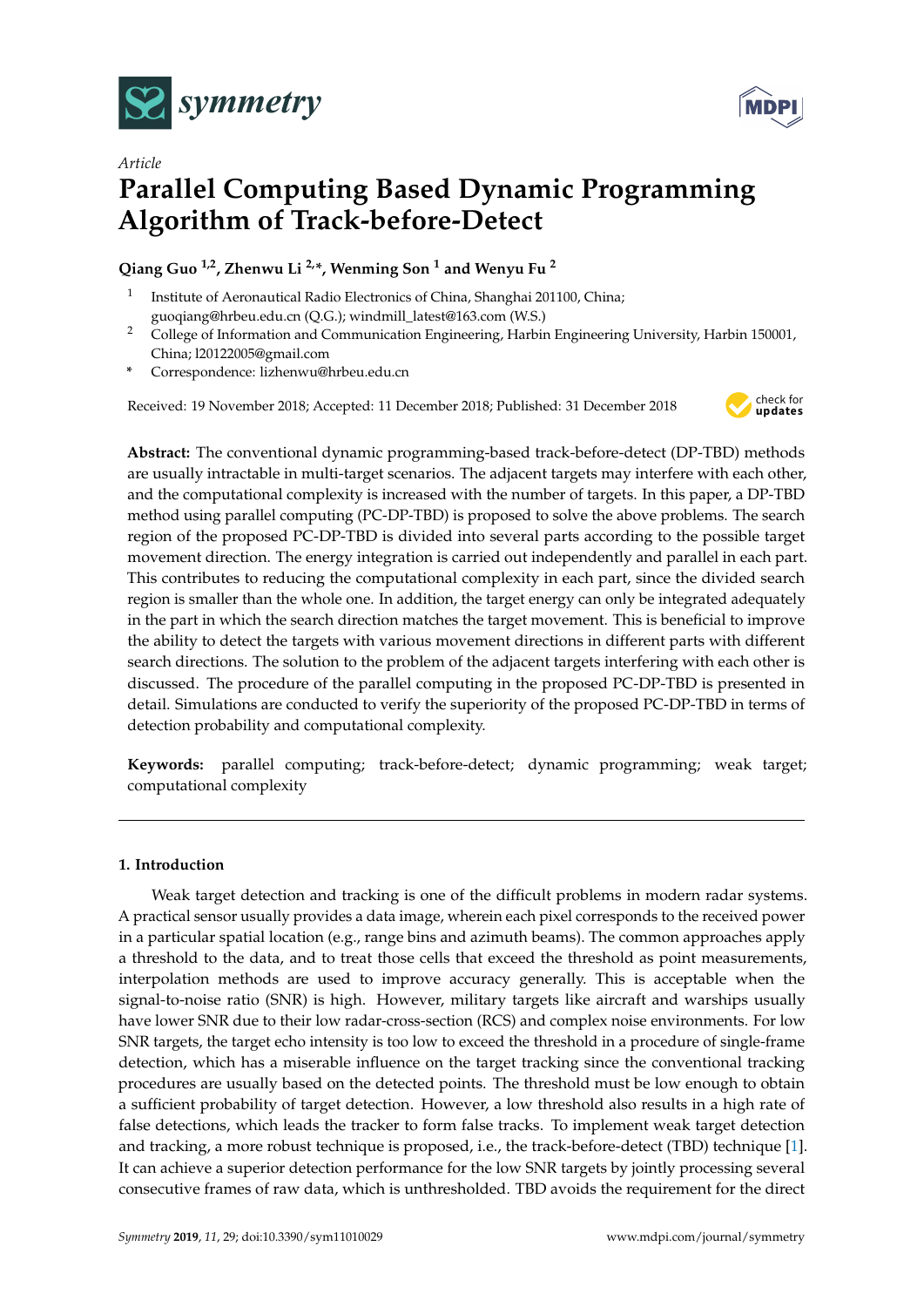measurement-to-track association; it combines the target detection and estimation processes, which are usually sequentially applied to sensor data in a conventional system, and the association procedure is embedded in the TBD framework.

Existing TBD techniques include dynamic programming-based TBD (DP-TBD) [\[2](#page-11-1)[–4\]](#page-12-0), particle filtering-based TBD (PF-TBD) [\[5–](#page-12-1)[7\]](#page-12-2), Hough transform-based TBD (HT-TBD) [\[8](#page-12-3)[,9\]](#page-12-4), and so on. The HT-TBD technique extracts the characteristic parameters of the target signal in the parameter space by applying the Hough transform. It is naturally not suitable for non-linear motion targets, so few research works have been devoted to HT-TBD on radar systems, especially multi-target detection and tracking. In recent years, PF-TBD and DP-TBD have become some of the hot research directions, but they both face the problem of large computational complexity. Particle filtering is a method for finding the suboptimal solutions of Bayesian estimation. Unlike the DP-TBD method, PF-TBD conducts multi-frame data integration in the recursive filtering process. DP-TBD treats target detection and tracking as a multi-stage decision problem, finds the optimal decision by the merit function, and obtains the target state and track simultaneously. Although DP-TBD usually has a poor detection performance for the maneuvering targets, it is easier to implement in practical applications and more capable in multi-target scenarios than PF-TBD. Therefore, we mainly focus on the DP-TBD technique in this paper.

Buzzi proposed a dynamic programming-based TBD algorithm [\[10\]](#page-12-5) for the multi-target problem firstly. This method achieved a valid detection and tracking when targets were well separated. A detailed study was carried out in [\[11,](#page-12-6)[12\]](#page-12-7) to solve the interference problem when targets are in proximity. The proposed generalized detection procedure achieved a computational complexity that was almost linear to the number of targets and more efficient than the exponential computational complexity resulting from the high-dimensional problem. However, the existing methods still suffer a heavy computational cost. In this paper, a parallel computing-based dynamic programming algorithm of track-before-detect referred to as PC-DP-TBD is studied. The purpose of PC-DP-TBD is to reduce the computational cost and detect proximity targets effectively in the meantime. Two contributions are made towards this problem. Firstly, by utilizing multi-core processor's parallel computing capabilities, the computational burden is divided into several cores. Second, as the process of energy integration is directional, we use different CPU cores to perform the procedures of the technique proposed in [\[11\]](#page-12-6) along different directions and several searching spaces, respectively. Simulation results show that the proposed PC-DP-TBD algorithm effectively improves the performance on target detection probability and computational expense.

The rest of this paper is organized as follows. Firstly, mathematical models and a brief description of the DP-TBD technique are introduced in Section [2.](#page-1-0) Then, we discuss multi-target TBD problems and give the PC-DP-TBD method in Section [3.](#page-3-0) In Section [4,](#page-6-0) simulation experiments and result analysis for the proposed PC-DP-TBD method are presented. Finally, some conclusions are given in the last section.

### <span id="page-1-0"></span>**2. Models and Method Statement**

#### <span id="page-1-2"></span>*2.1. Target Dynamic Model and Measurement Model*

Different from the point measurement model of conventional tracking algorithms, TBD requires a statistical model of the echo signal from each sensor pixel. The measurement at each radar scan is an image of an arbitrary dimensionality with  $N_x \times N_y$  pixels indexed by  $i = 1...N_x$  in the *X* axis and the  $j = 1...N_v$  in *Y* axis, respectively. Recent TBD research [\[13](#page-12-8)[,14\]](#page-12-9) on radar considers extended targets with Gaussian or non-Gaussian noise, such as Rayleigh noise [\[15\]](#page-12-10) and KA-distributed noise [\[16,](#page-12-11)[17\]](#page-12-12). Due to the complexity of the multi-target tracking problem, we assume the point target of Constant Velocity (CV) model with Gaussian noise for simplicity in this paper. TBD is a batch-processing technique performed in a discrete state space consisting of *K* measurement frames from *K* consecutive scans, and the target state at the *k*<sup>th</sup> measurement frame is given by:

<span id="page-1-1"></span>
$$
\mathbf{x}_{k} = [x_{k}, \dot{x}_{k}, y_{k}, \dot{y}_{k}]', \tag{1}
$$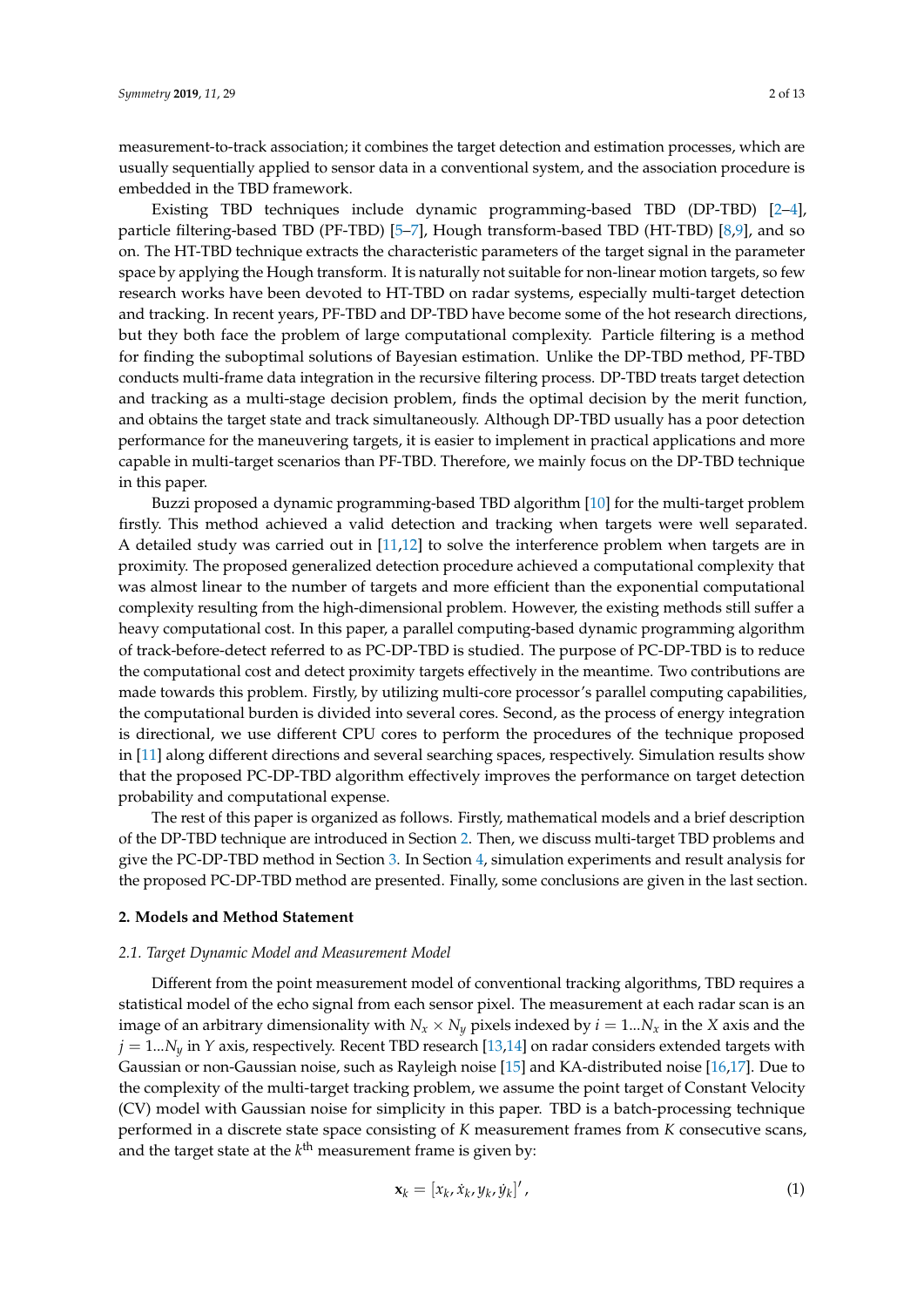where  $x_k$  and  $y_k$  denote the position of the discrete target state at the  $k^{\text{th}}$  radar scan on the *X*-*Y* plane, while  $\dot{x}_k$  and  $\dot{y}_k$  denote the velocity towards the *X* and *Y* axis, respectively. Then, the motion of an individual target can be modeled in a state space  $\mathbb{R}^4$  [\[11\]](#page-12-6). The state evolution can be written as:

$$
\mathbf{x}_k = \mathbf{F} \mathbf{x}_{k-1} + \mathbf{u}_k \tag{2}
$$

where **F** is the transition matrix and **u***<sup>k</sup>* is a Gaussian distributed process noise with covariance **Q**, and **F** and **Q** are presented respectively by:

$$
\mathbf{F} = \begin{bmatrix} 1 & T & 0 & 0 \\ 0 & 1 & 0 & 0 \\ 0 & 0 & 1 & T \\ 0 & 0 & 0 & 1 \end{bmatrix},
$$
 (3)

$$
\mathbf{Q} = q_1 \begin{bmatrix} T^3/3 & T^2/2 & 0 & 0 \\ T^2/2 & T & 0 & 0 \\ 0 & 0 & T^3/3 & T^2/2 \\ 0 & 0 & T^2/2 & T \end{bmatrix},
$$
(4)

where *T* denotes the fixed frame period of the radar and  $q_1$  represents the intensity of the process noise. Then, the target state transition is assumed to be a first-order Markov model and depicted by:

<span id="page-2-2"></span>
$$
\mathbf{x}_{k}|\mathbf{x}_{k-1} \sim N(\cdot; \mathbf{F}\mathbf{x}_{k-1}, \mathbf{Q})\,,\tag{5}
$$

where  $N(x; \mu, \Omega)$  denotes the Gaussian probability density evaluated at *x* with mean  $\mu$  and covariance matrix **Ω**. When the radar is scanning *K* frames, the estimated target track among a processing batch of *K* frames can be written as:

$$
\mathbf{X}_{1:K} = (\mathbf{x}_1, \mathbf{x}_2, \dots, \mathbf{x}_K) \tag{6}
$$

As previously demonstrated, the surveillance region depicted by a two-dimensional (2D) plane is divided into a grid of  $N_x \times N_y$  resolution cells [\[1\]](#page-11-0). Then, the  $k^{\text{th}}$  measurement frame defined as  $z_k$  is an  $N_x \times N_y$  array whose  $(i, j)$ <sup>th</sup> element  $z_k(i, j)$  denotes the measurement intensity of the  $(i, j)$ <sup>th</sup> cell at time *k*, given by:

<span id="page-2-1"></span>
$$
z_k(i,j) = \begin{cases} w_k(i,j) & \text{no target in cell } (i,j) \\ A_k + w_k(i,j) & \text{target exist in } (i,j) \end{cases}
$$
(7)

where  $i \in (1, 2, \dots, N_x)$  and  $j \in (1, 2, \dots, N_y)$ . Target signal  $A_k$  is a complex random variable whose amplitude is assumed to be constant for simplicity [\[18\]](#page-12-13), i.e.,  $A = |A_k|$  undergoes an unknown phase assumed to be uniformly distributed over  $0 \sim 2\pi$ .  $w_k(i,j)$  is assumed to be n independent identically-distributed (IID) complex Gaussian white noise with the mean value of zero. *K* measurement frames can be expressed as:

$$
\mathbf{Z}_{1:K} = (\mathbf{z}_1, \mathbf{z}_2, \cdots, \mathbf{z}_K) \tag{8}
$$

## <span id="page-2-0"></span>*2.2. Basic Dynamic Programming Track-before-Detect (TBD) Algorithm*

According to the method proposed in [\[2\]](#page-11-1), DP-TBD is implemented using the measurement data **Z**1:*<sup>K</sup>* of the first *K* frames. The dynamic programming algorithm is an equivalent implementation of the exhaustive search method. DP-TBD adopts a merit function to search a dim target and the optimal estimation of the target trajectory in the discrete state spaces. Assuming the merit function of former *k* − 1 frames is *I*( $\mathbf{x}_{k-1}$ ), then the integration merit function of the state  $\mathbf{x}_k$  corresponding to the *k*<sup>th</sup> frame can be derived by:

$$
I(\mathbf{x}_k) = z_k(\mathbf{x}_k) + \max_{\mathbf{x}_{k-1} \in \Gamma(\mathbf{x}_k)} I(\mathbf{x}_{k-1})
$$
\n(9)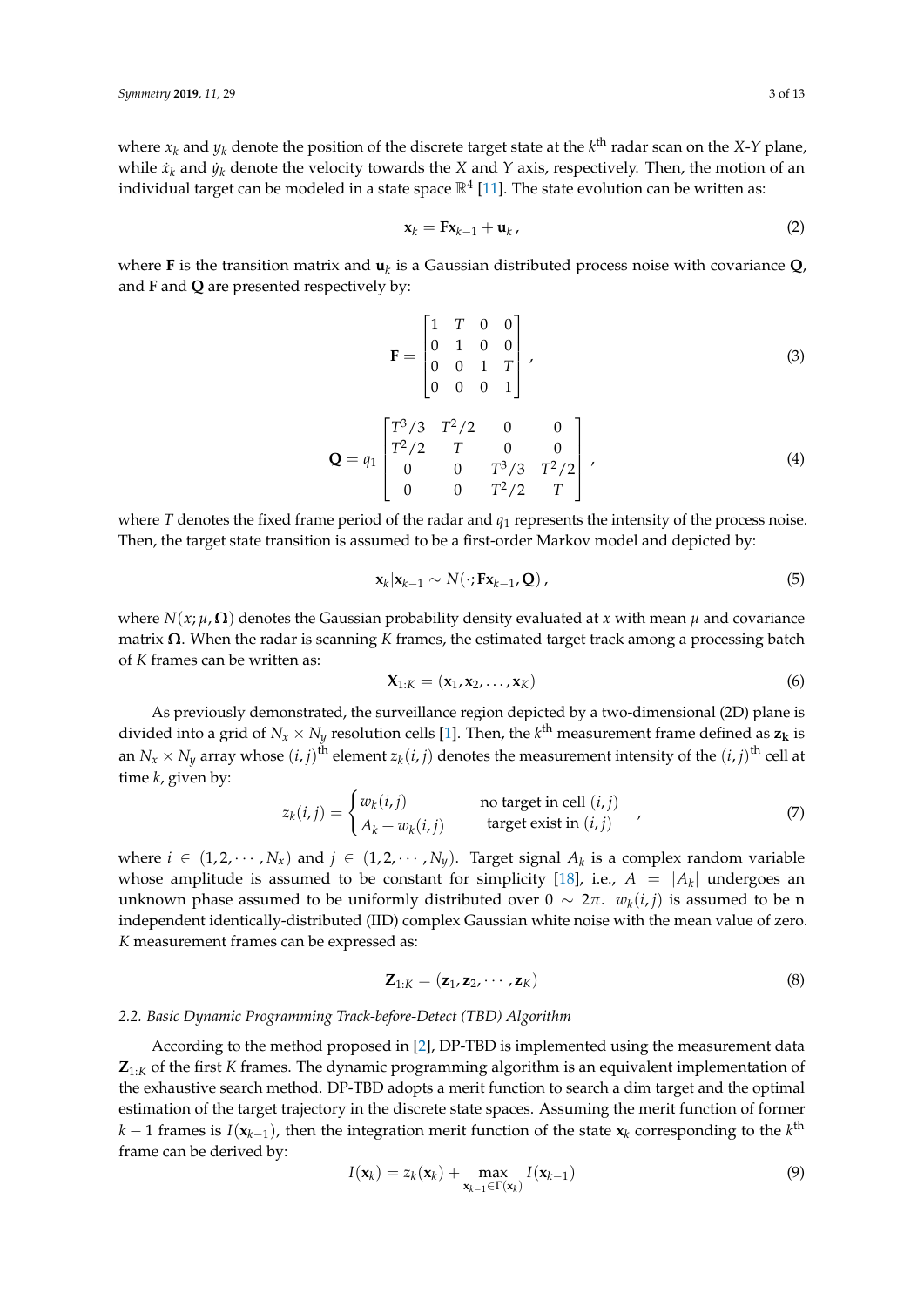where  $\Gamma(\mathbf{x}_k)$  denotes the state transition set consisting of possible states at time  $k-1$ , which is determined by the position and velocity of the target. The merit function of the initial state is *I*(**x**1). The target state transition process is illustrated in Figure [1,](#page-3-1) and the state transition set of the target is well described in [\[18,](#page-12-13)[19\]](#page-12-14) and will not be repeated here. For all  $x_k \in \mathbb{R}^4$ , the state transition relationship between frames is given by:

<span id="page-3-2"></span>
$$
\mathbf{\Phi}_{\mathbf{x}_k}(k) = \arg \max_{\mathbf{x}_{k-1} \in \Gamma(\mathbf{x}_k)} I(\mathbf{x}_k)
$$
\n(10)

<span id="page-3-1"></span>where **Φx***<sup>k</sup>* (*k*) is used to store the state transition relation of the integrated merit function between frames and the initial state  $\mathbf{\Phi}_{\mathbf{x}_k}(1) = 0$ .



**Figure 1.** Target state transition process illustrated by admissible search regions among successive scans. The target velocity is assumed to be one cell/frame, and its position in the k<sup>th</sup> frame is given. The corresponding transition areas in the  $k-1$ <sup>th</sup> and  $k-2$ <sup>th</sup> frames are represented by the shadow cells.

## <span id="page-3-0"></span>**3. Multi-Target Dynamic Programming for Track-before-Detect**

#### *3.1. Target Cancellation*

The multi-target tracking problem is well studied in [\[11\]](#page-12-6), and a multi-target track-before-detect algorithm (MT-DP-TBD) was proposed. Unlike the multi-target tracking model (MTT) proposed in [\[20\]](#page-12-15), which is a concatenation of *N* individual target states, i.e.,  $x_k = [x_k^1, x_k^2, ..., x_k^N]$ , MT-DP-TBD considers the tracking of an unknown number of targets with the single-target model defined in [\(1\)](#page-1-1), thereby avoiding the hypothesis testing of *N*. The key procedure is known as target cancellation. Its main idea is selecting the maximum value of  $\{I(\mathbf{x}_K), \mathbf{x}_K \in \mathbb{R}^4\}$  that exceeds the threshold  $V_t$ ; the position of this value in the K<sup>th</sup> integration plane represents where the target is most possible. After determining the trajectory  $\hat{\mathbf{X}}_{1:K}^i$  of the most possible target *i*, detach the measurement information related to  $\hat{\mathbf{X}}_{1:K}^i$  from the original measurement data  $Z_{1:K}$ , then re-run DP procedures to search repeatedly for the maximum measurement information until the merit function does not exceed the threshold. This method turns the multi-target dynamic programming problem into the multiple single-target dynamic programming problem, making the computational dimension lower. At the same time, eliminating the relevant information of the optimal target solves the merit function interference problem caused by the adjacent and cross-way targets.

#### *3.2. Parallel Computing-Based DP-TBD*

From the analysis of the MT-DP-TBD algorithm [\[11\]](#page-12-6), it can be concluded that in the process of cyclical target cancellation, the detection of multiple targets becomes a serial single-target search process, meaning the execution time of the algorithm is prolonged. Therefore, we propose the PC-DP-TBD method to detect and track the targets with different motion orientations at the same time, which achieves superior performance and reduces the time consumption for multi-target tracking through parallel computing.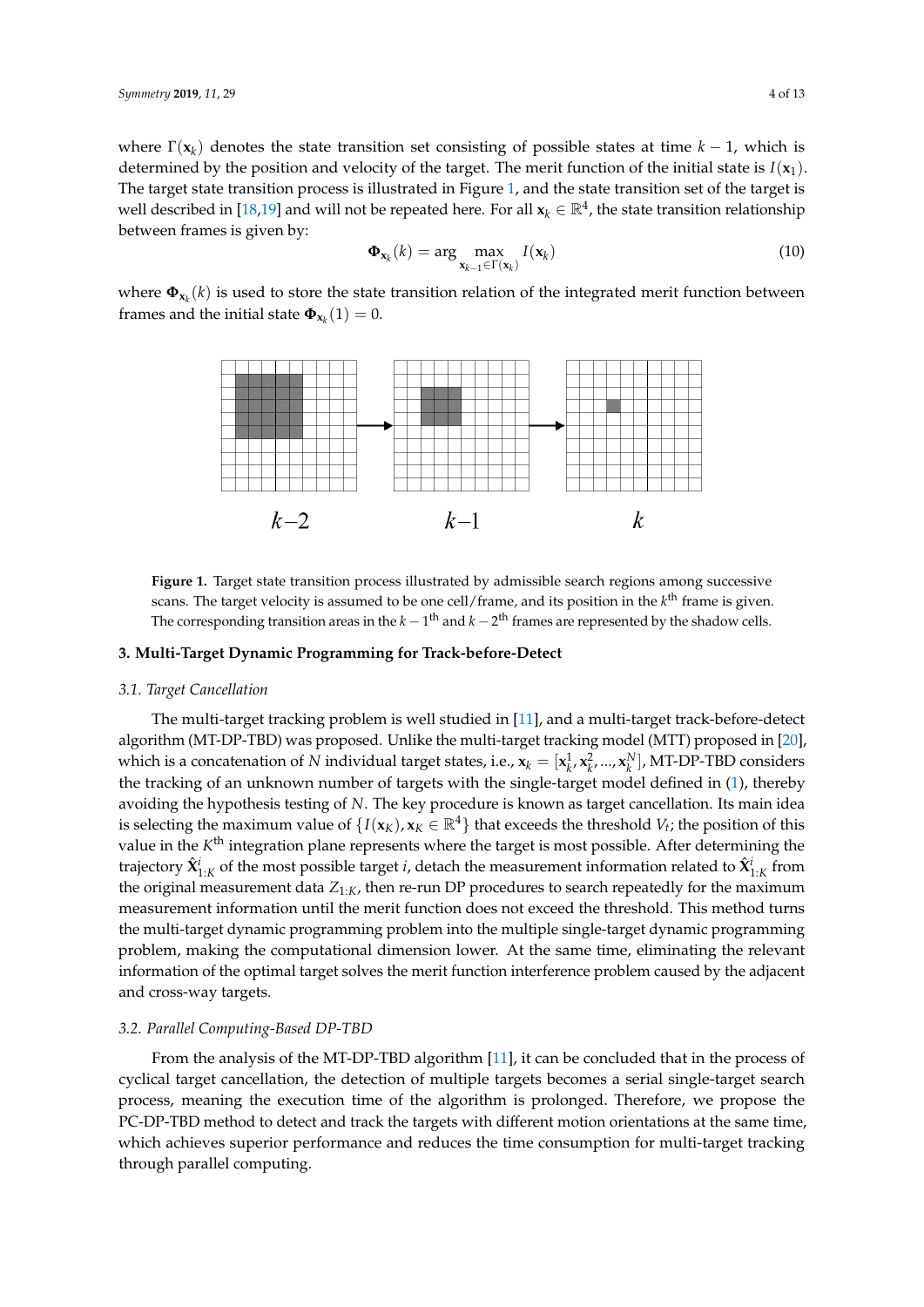#### <span id="page-4-2"></span>3.2.1. Partition of the Target State Transition Set

Generally, the target states between radar scans have an obvious correlation, which is directly related to the orientation of the target state transition. Since the target state of the previous frame can partially determine the target state of the next frame, the target state transition set  $\Gamma(\mathbf{x}_k)$  can directly affect the result of DP integration. That is, if Γ(**x***<sup>k</sup>* ) used to perform DP search matches the target motion orientation, the integration result will be the maximum extent, making it easier to detect the target.

<span id="page-4-0"></span>However, due to the fact that the target motion orientation is unknown, as shown in Figure [2,](#page-4-0) Γ(**x***<sup>k</sup>* ) is usually assumed to be a discretized state space of the circle area **S** with the target position as the center. **S** is known as the potential target-hidden area of the *k* − 1 th measurement frame, so the radius of the circle is determined by a predefined maximum allowable target velocity *V max*. In the rasterized *X*-*Y* plane given by  $z_k$ , we consider that  $\Gamma(x_k)$  consists of  $q \in \{1, 9, 25, ...\}$  possible states and the corresponding  $V^{max}(cell / frame) \in \{0, 1, 2, \dots\}$  [\[18\]](#page-12-13), e.g.,  $q = 9$  and  $V^{max} = 1$  in Figure [1.](#page-3-1)



**Figure 2.** Target state transition area and the corresponding partition adopted in parallel computing dynamic programming-based track-before-detect (PC-DP-TBD). MT, multi-target.

As shown in Figure [2,](#page-4-0) the PC-DP-TBD method adopts a partition of the state transition area, which is given by:

$$
\mathbf{S} = \bigcup_{i=1}^{N_c} S^i
$$
  
s.t. { $|S^i| = |S^j|; i, j \in [1, N_c] \}$ , (11)

<span id="page-4-1"></span>where each *S i* corresponds to a target state transition subset Γ *i* (**x***<sup>k</sup>* ). Each Γ *i* (**x***<sup>k</sup>* ) is used by an individual CPU core to perform DP integration, which means  $N_c$  implementations towards  $N_c$  target motion orientations. Thereby, target energy can be well integrated in the DP procedures performed by a typical implementation with  $S^i$  that matches target motion orientation.

In order to facilitate the implementation of PC-DP-TBD, the partition of **S** is even and symmetrical, as defined in [\(11\)](#page-4-1). Therefore, the obtained target state transition subsets contain an identical number of cells, and the neighboring subsets share common boundary cells, which means a target moving along the boundary of the subset may be detected by two computing cores. Therefore, we adopt a track fusion procedure as the last step of the PC-DP-TBD method.

## <span id="page-4-3"></span>3.2.2. Implementation Steps Based on Parallel Computing

Figure [3](#page-5-0) shows the schematic diagram of the parallel computing dynamic programming algorithm.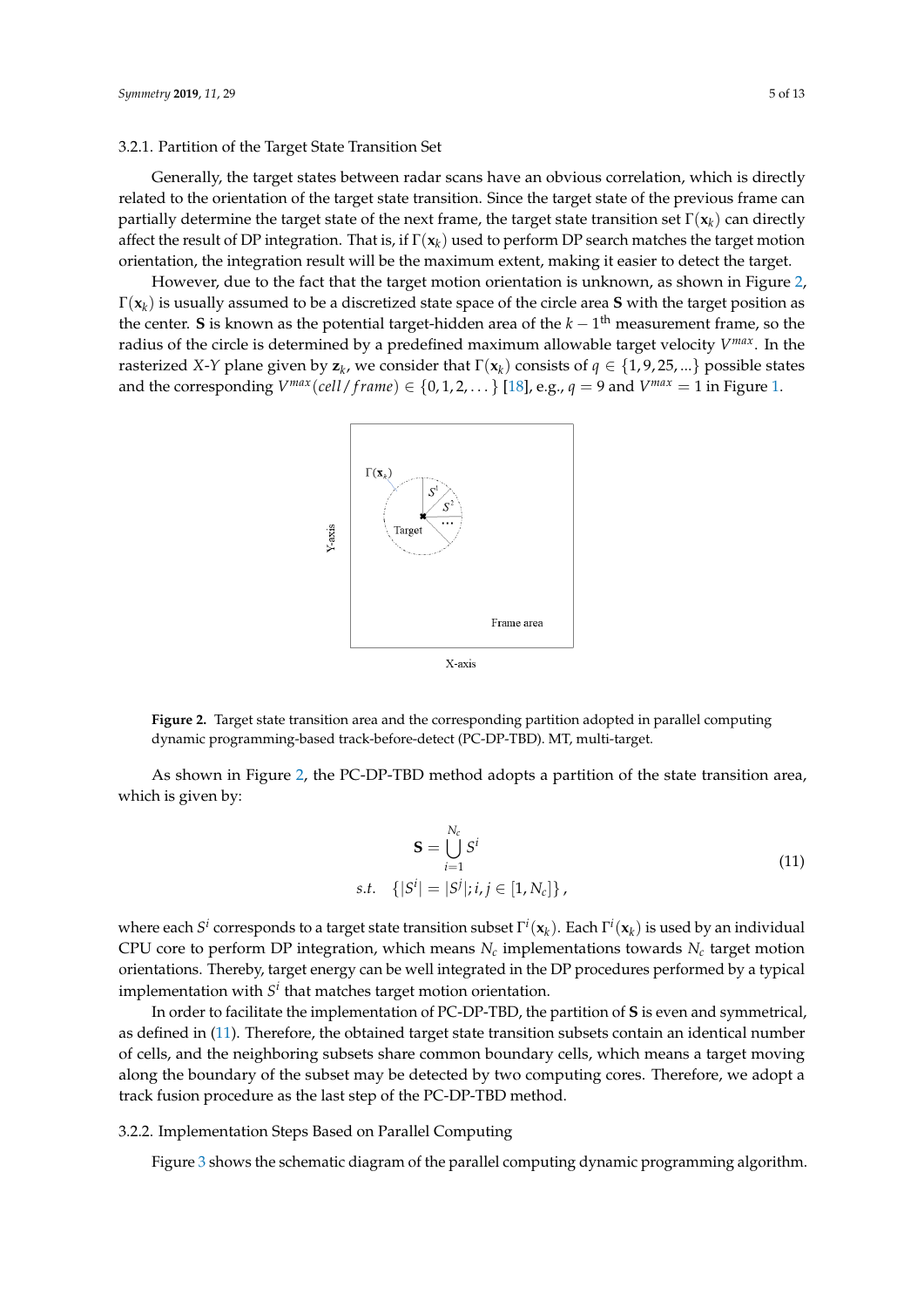<span id="page-5-0"></span>

**Figure 3.** Schematic diagram of PC-DP-TBD.

By partitioning the transition space  $\Gamma(\mathbf{x}_k)$  into  $N_c$  subsets as previously proposed,  $N_c$  implementations of MT-DP-TBD are performed in  $N_c$  computing cores, respectively. Each CPU core results in an integration data map and backtracks the detected target tracks. Then, the estimated trajectories of all targets are obtained through the tracks' fusion procedure. The complete procedures of PC-DP-TBD are given as follows:

Step 1: According to [\(11\)](#page-4-1), partition the state transition set  $\Gamma(\mathbf{x}_k)$  by:

<span id="page-5-1"></span>
$$
\Gamma(\mathbf{x}_{k}) = \bigcup_{i=1}^{N_{c}} \Gamma^{i}(\mathbf{x}_{k})
$$
\n
$$
\Gamma^{i}(\mathbf{x}_{k}) = \{ \mathbf{x}_{k-1} = [x_{k-1}, \dot{x}_{k-1}, y_{k-1}, y_{k-1}] | x_{k-1} \in [x_{k}, x_{k} + \delta_{x}^{i}], y_{k-1} \in [y_{k}, y_{k} + \delta_{y}^{i}] \}
$$
\n
$$
(12)
$$

where  $\delta_x^i$  and  $\delta_y^i$  are the numbers of cells contained in  $\Gamma^i(\mathbf{x}_k)$  towards the *X*-axis and *Y*-axis, respectively, which are determined by *V max* .

- Step 2: Implement MT-DP-TBD in  $N_c$  computing cores with  $N_c$  transition subset  $\Gamma^i(\mathbf{x}_k)$ , respectively. For  $1 \le i \le N_c$ :
- Step 2.1: DP integration: For  $1 \le k \le K$  and all  $\mathbf{x}_k \in \mathbb{R}^4$ :

$$
I^{i}(\mathbf{x}_{k}) = z_{k}(\mathbf{x}_{k}) + \max_{\mathbf{x}_{k-1} \in \Gamma^{i}(\mathbf{x}_{k})} I^{i}(\mathbf{x}_{k-1})
$$
\n(13)

This procedure is a recursive process of DP-TBD demonstrated in Section [2.2](#page-2-0) Step 2.2: Obtain a candidate target state  $\mathbf{x}_{K}^{m}$  at the  $K^{\text{th}}$  scan:

$$
\mathbf{x}_{K}^{m} = \arg \max_{\mathbf{x}_{K} \in \mathbb{R}^{4}} I^{i}(\mathbf{x}_{K})
$$
  
s.t.  $I^{i}(\mathbf{x}_{K}) > V_{DT}$  (14)

- Step 2.3: Target cancellation: Backtrack the trajectory  $\hat{\mathbf{X}}_{1:K}^m$  by  $\mathbf{\Phi}_{\mathbf{x}_K^m}$  defined in [\(10\)](#page-3-2), and detach the measurement information related to  $\hat{\mathbf{X}}_{1:K}^m$  from the original measurement data  $Z_{1:K}$ , then go to Step 2.1. Step 2 is a recursive process and ends when  $I^i(\mathbf{x}_K) < V_{DT}$ . Then, each computing core gets a track collection  $\hat{\mathbf{X}}^{i} = [\left( \hat{\mathbf{X}}_{1:K}^{1} \right)^{i}$  ,  $\left( \hat{\mathbf{X}}_{2:K}^{2} \right)^{i}$  ,  $\dots$  ,  $\left( \hat{\mathbf{X}}_{1:K}^{m} \right)^{i}$  ].
- Step 3: Merge the  $N_c$  track collections. If the coincidence of every two tracks exceeds 50%, they will be merged and considered to belong to one target. Then, the final estimation of all tracks is given as  $\hat{\bf X}=[\hat{\bf X}_{1:K}^1,\hat{\bf X}_{1:K}^2,\ldots,\hat{\bf X}_{1:K}^M].$  This method avoids the trajectories' repetition caused by the operation of different transition sets and eliminates the false trajectories generated due to the spread of target energy.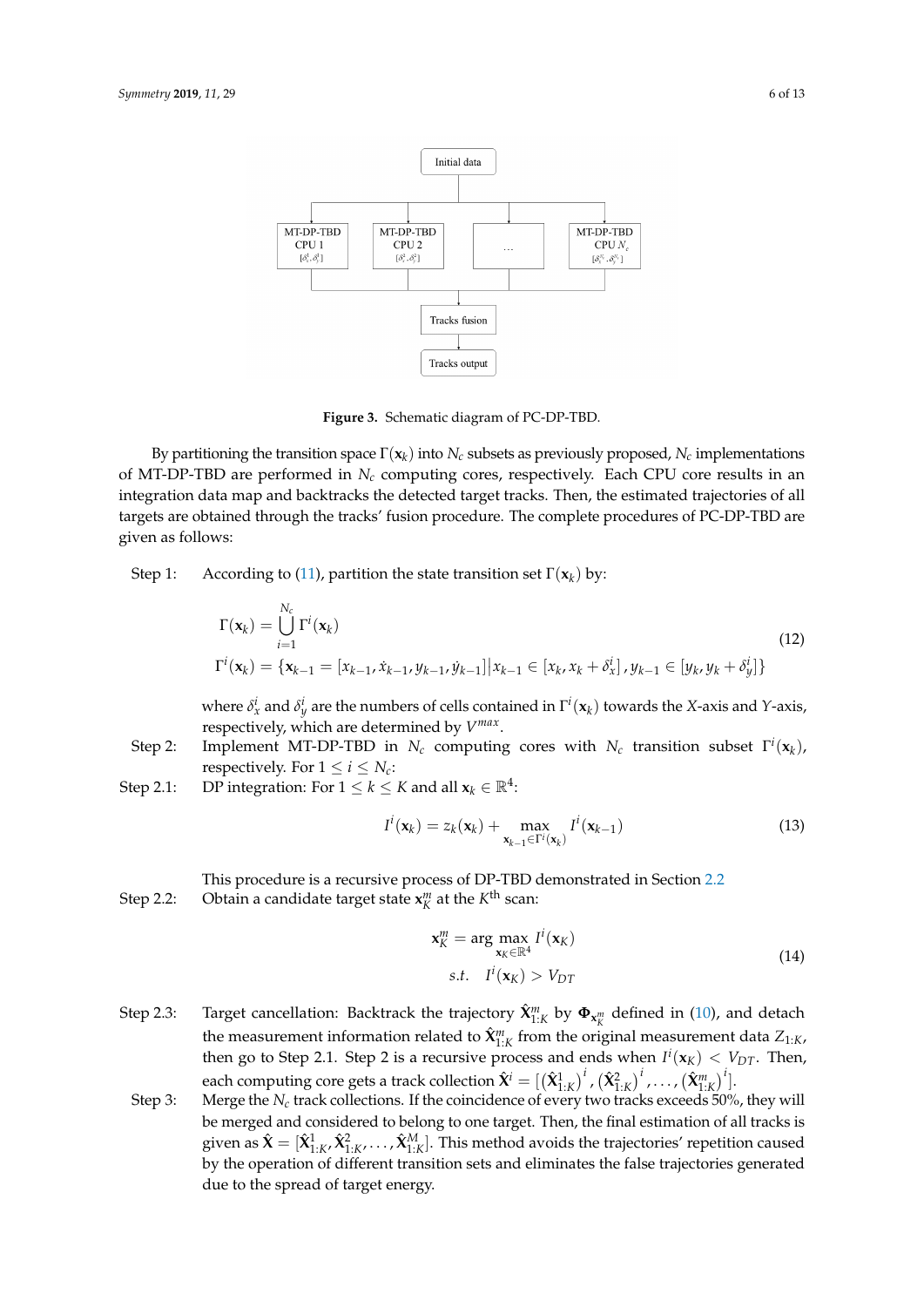#### <span id="page-6-0"></span>**4. Simulations and Analysis**

In this section, simulations are performed to verify the tracking performance of the PC-DP-TBD algorithm previously proposed in different scenarios. Comparisons towards MT-DP-TBD are also carried out in some typical scenarios: two parallel targets and two cross targets.

#### *4.1. Interference of Cross Targets*

<span id="page-6-1"></span>As shown in Figure [4,](#page-6-1) here, we assume a scenario with two cross targets in a surveillance region divided into a 50 × 50 grid of cells, 50 cells in the *X*- and *Y*-axis, respectively.



**Figure 4.** Two target tracks with a target SNR of 10 dB; the solid circles represent the position of targets among  $K = 6$  frames of measurement.

According to [\(7\)](#page-2-1) and the measurement model demonstrated in Section [2.1,](#page-1-2) the mean value of Gaussian white noise in the simulated surveillance is zero, and we assume the variance  $\sigma^2=1$  and the signal rate  $A^2 = 10$ . The signal to noise ratio (SNR) is denoted as:

$$
\text{SNR (dB)} = 10 \log \frac{A^2}{\sigma^2} \tag{15}
$$

The state updating of the target is determined by [\(5\)](#page-2-2); the time period *T* between measurements in the target state transition matrix and the process noise matrix is 1 s, and we use six frames of measurements for one batch processing. The initial states of two cross targets are  $\mathbf{x}_1^1$  = [30.8 0.9 13.1 1.0] and  $x_1^2 = [30.8 \, 1.0 \, 20.1 \, -1.0]$ , respectively.

The data plane of DP integration result is shown in Figure [5.](#page-7-0) We can see apparently the energy of two cross targets clustered together, meaning it is hard to distinguish. MT-DP-TBD is developed to deal with this case by performing single-target DP search circularly and wiping out the measurement data of the target once declared to be detected until the integration result does not exceed the detection threshold. However, MT-DP-TBD is computationally prohibitive due to the repeated procedures of DP search.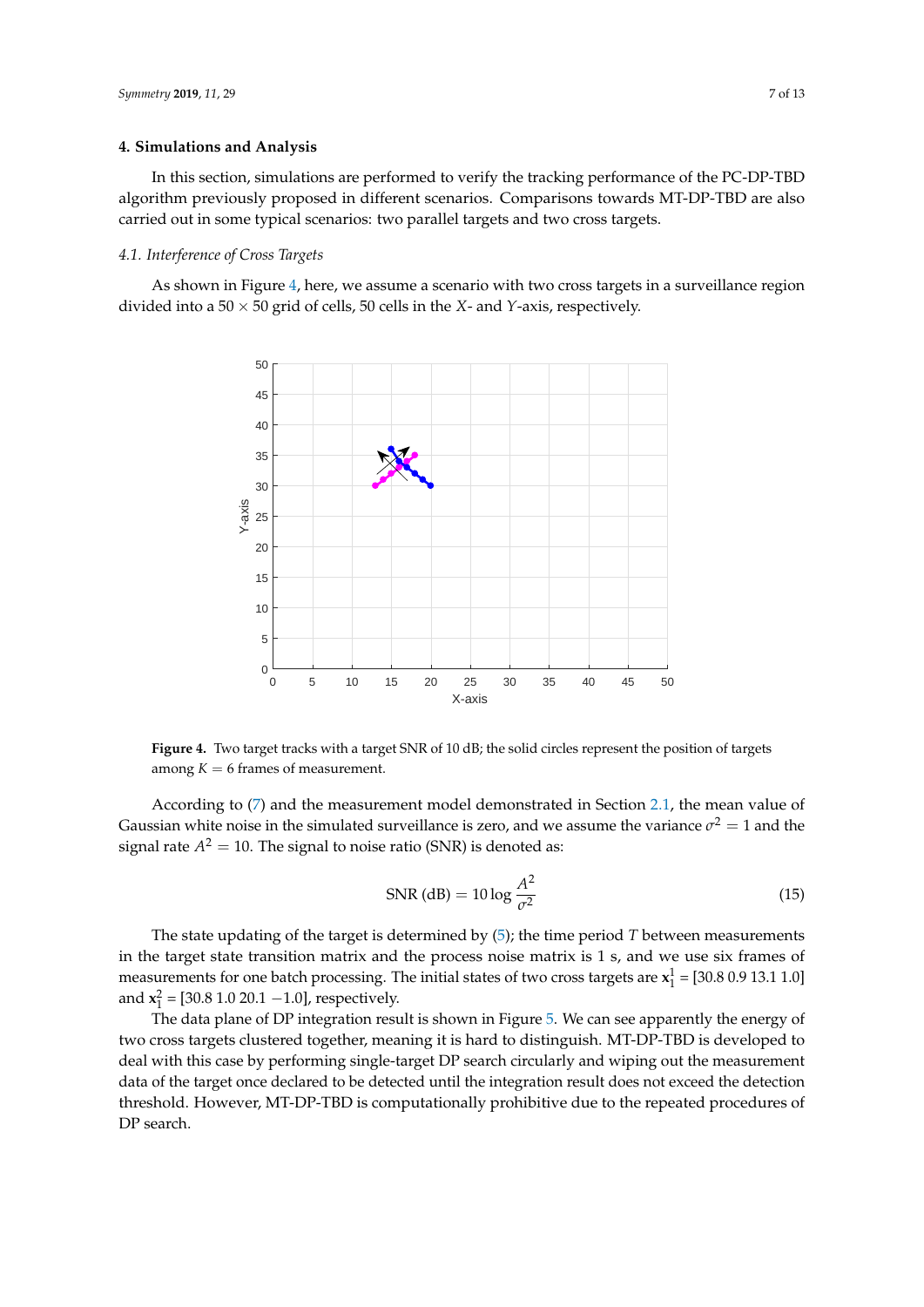<span id="page-7-0"></span>

**Figure 5.** Merit function integration result of two cross targets.

## *4.2. Simulation of PC-DP-TBD*

As shown in Figure [6,](#page-7-1) we set up a scenario wherein six numbered targets are arbitrarily located. The arrows around each track denote target motions. Target 1 and Target 2 are considered a scenario wherein two adjacent cross targets, Target 4 and Target 5, are close and parallel moving, while Target 3 and Target 6 are mutually isolated and away from each other. The simulations were carried out with the Parallel Computing Toolbox of MATLAB. The hardware platform was a quad-core computer, which means  $N_C = 4$  in our implementations.

<span id="page-7-1"></span>

**Figure 6.** Target trajectories and directions in simulation.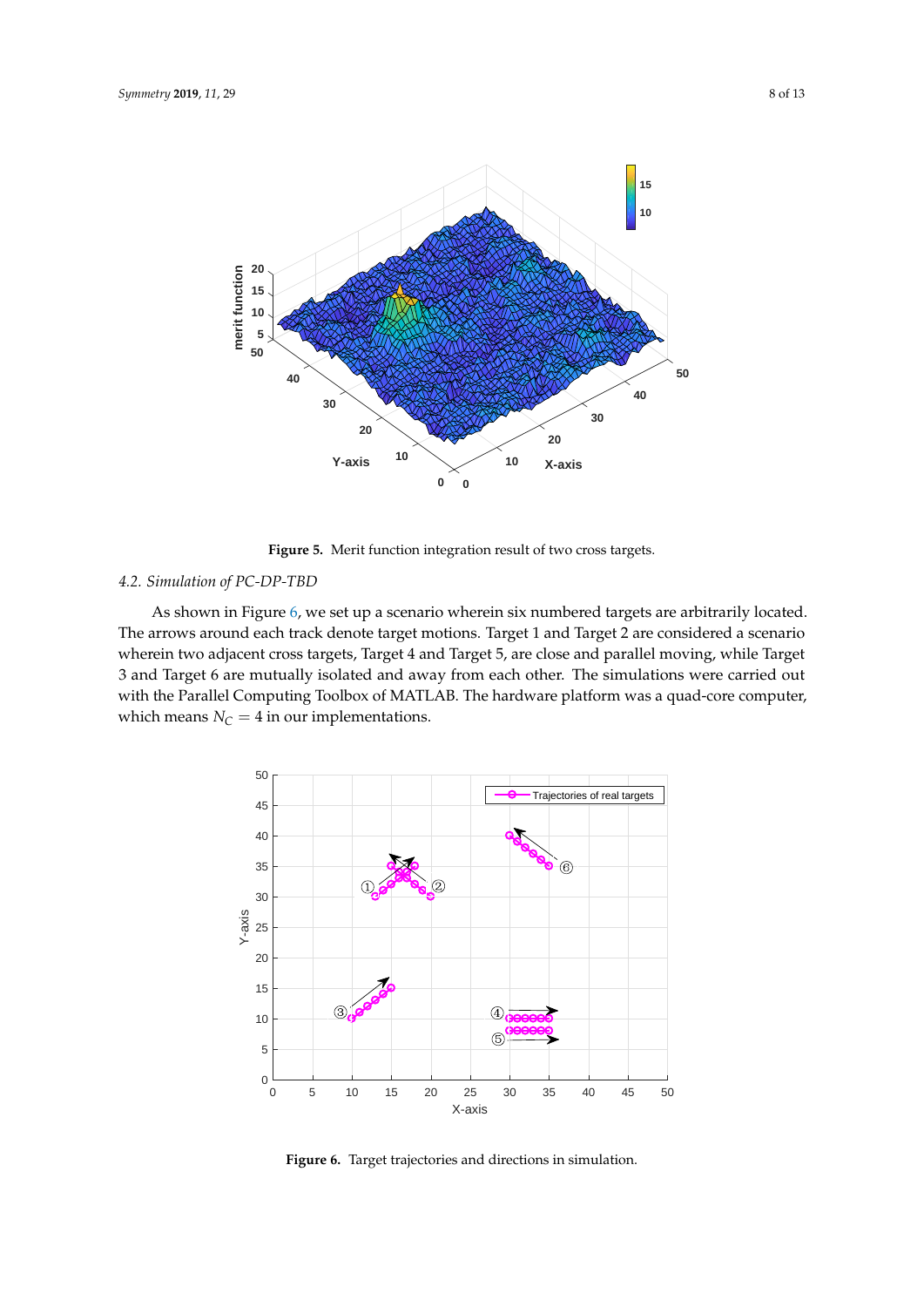Similar to the previous simulation, the state transition of targets is defined in [\(5\)](#page-2-2). The time period *T* for the transition matrix and process noise matrix was 1 s. The targets were always present in one batch process of measurement frames  $K = 6$  and  $SNR = 8$  dB. The initial target states were  $\mathbf{x}_1^1 = [13.1]$ 1.0 30.8 0.9], **x**<sub>1</sub><sup>2</sup> = [20.1 −1.0 30.8 1.0], **x**<sub>1</sub><sup>3</sup> = [10.1 1.0 10.8 0.9], **x**<sub>1</sub><sup>4</sup> = [30.1 1.0 10.8 0], **x**<sub>1</sub><sup>5</sup> = [30.1 1.0 8.2 0],  $\mathbf{x}_1^6$  = [35.1 –0.9 35.8 1.0], respectively. We partitioned the state space of the potential target-hidden area in the *k* − 1 frame into four partitions according to [\(12\)](#page-5-1):  $\delta_x^1 \in [0,M]$ ,  $\delta_y^1 \in [-M,0]$ ,  $\delta_x^2 \in [-M,0]$ ,  $\delta_{y}^{2}\in[-M,0],$   $\delta_{x}^{3}\in[-M,0],$   $\delta_{y}^{3}\in[0,M],$   $\delta_{x}^{4}\in[0,M],$   $\delta_{y}^{4}\in[0,M],$  and  $M=1.$ 

Figure [7](#page-8-0) shows the merit function integration result of one processing batch of the PC-DP-TBD method, including four data plane sketch of the merit function value obtained from four parallel implementations of DP integration. It is obvious that the two cross targets are well separated by two independent CPUs' processing. The integration value map shown in Figure [7b](#page-8-0) resulted from the implementation with state space towards  $\delta^2_x \in [-M,0]$  ,  $\delta^2_y \in [-M,0]$  having no apparent merit peak and the others having at least one peak value, respectively. In addition, Figure [7](#page-8-0) indicates that there are peak values in some same positions, because four transition state spaces are not isolated from each other absolutely; the common boundary may lead to identical tracks, as mentioned in Section [3.2.1.](#page-4-2)

<span id="page-8-0"></span>

**Figure 7.** This figure shows the DP integration result of one PC-DP-TBD batch process from four processors respectively. (a)  $\delta^1_x$ ,  $\delta^1_y$ ; (b)  $\delta^2_x$ ,  $\delta^2_y$ ; (c)  $\delta^3_x$ ,  $\delta^3_y$ ; (d)  $\delta^4_x$ ,  $\delta^4_y$ .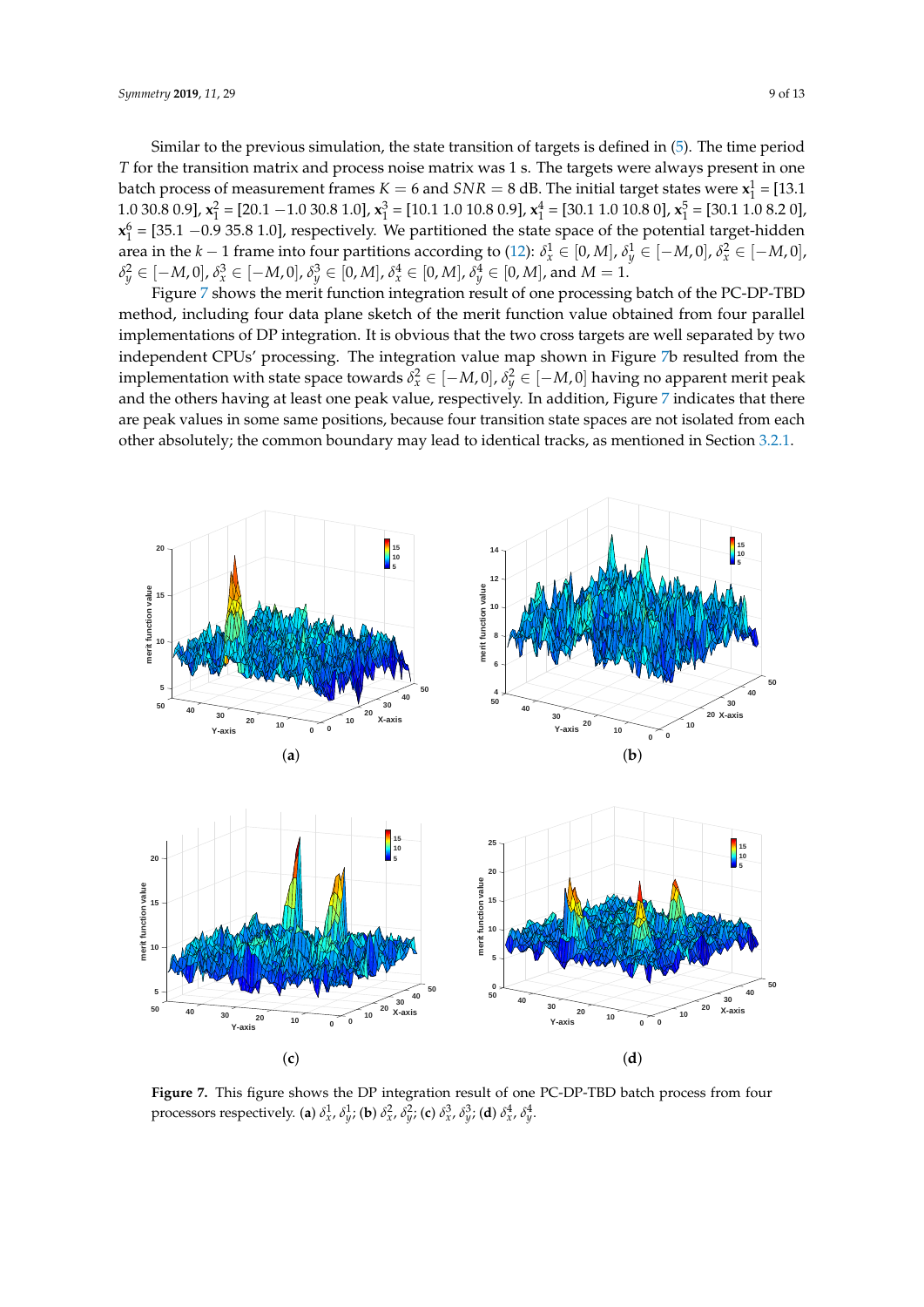After performing track recovering through the repeatedly searching and target cancellation procedures of MT-DP-TBD, each processing of the CPU cores obtained tracks towards the direction decided by the corresponding  $\delta_x$  and  $\delta_y$ . To deduce the whole tracks of all targets, as previously demonstrated, track fusion was adopted to merge the potential identical tracks from several tracks. Figure [8](#page-9-0) shows the result of the tracks' fusion procedures.

<span id="page-9-0"></span>

**Figure 8.** Estimated tracks after track fusion.

## *4.3. Performance Analysis*

The performances of the previously-proposed PC-DP-TBD and MT-DP-TBD [\[11\]](#page-12-6) was investigated using the following performance measurements: (1). the probability of target detection  $P_d$ : the probability that the last stage positions of the estimated state are within two cells of the actual position, as given in [\[11\]](#page-12-6), derived by the Monte Carlo method. (2); the root mean squared position error (*RMSE*) of the valid tracks: the average position difference between the estimated trajectory and the discretized trajectory of the real target.

PC-DP-TBD is proposed for valid and efficient detection of multi-target scenarios with cross dim targets, so we performed simulations of the PC-DP-TBD method in the scenario depicted in the last subsection to deduce *P<sup>d</sup>* . In contrast, we performed simulations of the MT-DP-TBD method in the same way. The *P<sup>d</sup>* and *RMSE* of each target in the scenario evaluated over 1000 Monte Carlo runs with an SNR range of 4 dB–15 dB for  $P_f a = 10^{-1}$  are plotted in Figures [9](#page-10-0) and [10,](#page-10-1) respectively. The legend shows the particular marks of each target to distinguish them from each other.

It can be seen that the two methods can achieve valid detection when SNR was high, and *P<sup>d</sup>* of the PC-DP-TBD method was larger than the MT-DP-TBD generally. When SNR ranged from 5 dB–9 dB, the RMSE of the target position from PC-DP-TBD simulations was much smaller than MT-DP-TBD, and PC-DP-TBD had a better performance on *P<sup>d</sup>* obviously, especially Target 1 and Target 2. As demonstrated in the preceding section, Target 1 and Target 2 are in proximity and move in intersecting directions. Therefore, the MT-DP-TBD method cannot integrate target energy individually; as for PC-DP-TBD method, it runs DP integration in multiple CPU cores with partitioned target state transition sets towards particular motion orientations, making the merit function of Target 1 and Target 2 integrate along tracks closer to the actual tracks.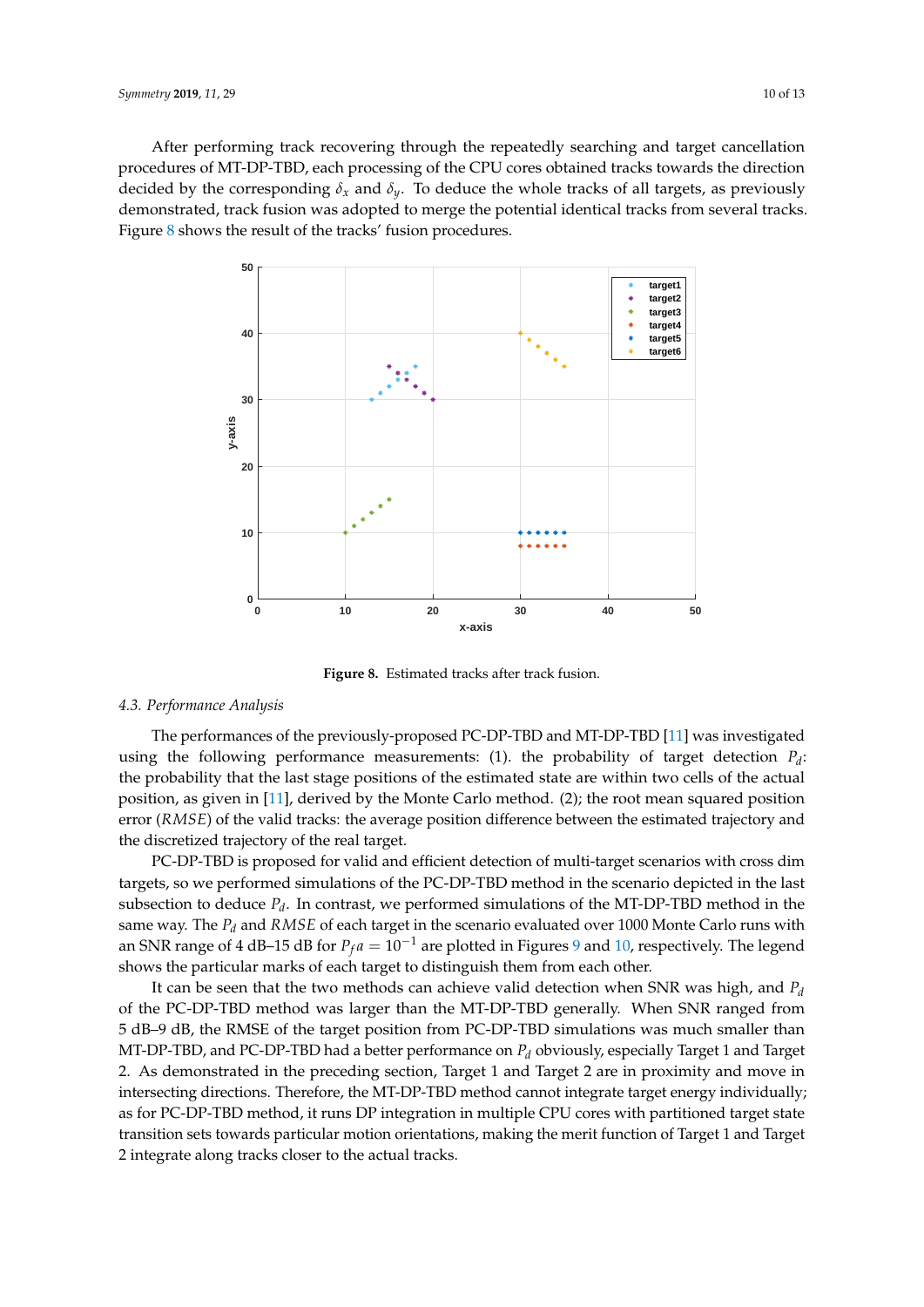<span id="page-10-0"></span>

<span id="page-10-1"></span>**Figure 9.** The detection probability  $P_d$  of all six targets against SNR from 4 dB–15 dB for  $P_f a = 10^{-1}$ . The  $P_d$  of PC-DP-TBD method is indicated by the solid lines, and the dotted lines indicate the  $P_d$  of MT-DP-TBD for comparison.



**Figure 10.** The RMSE of all six targets against SNR from 4 dB–15 dB for  $P_f a = 10^{-1}$ . The RMSE of PC-DP-TBD method is indicated by the solid lines, and the dotted lines indicate the RMSE of MT-DP-TBD for comparison.

## *4.4. Computational Expense*

Generally, the computational expense of PC-DP-TBD is spent on the procedures embed in the *N<sup>c</sup>* implementations of MT-DP-TBD: the recursive DP integration. Consider *M<sup>t</sup>* targets moving in the surveillance; the computational cost of MT-DP-TBD is about  $\mathcal{O}(M_tK|\mathbb{R}^4(\Gamma)|)$  [\[11\]](#page-12-6);  $\mathbb{R}^4(\Gamma)$  denotes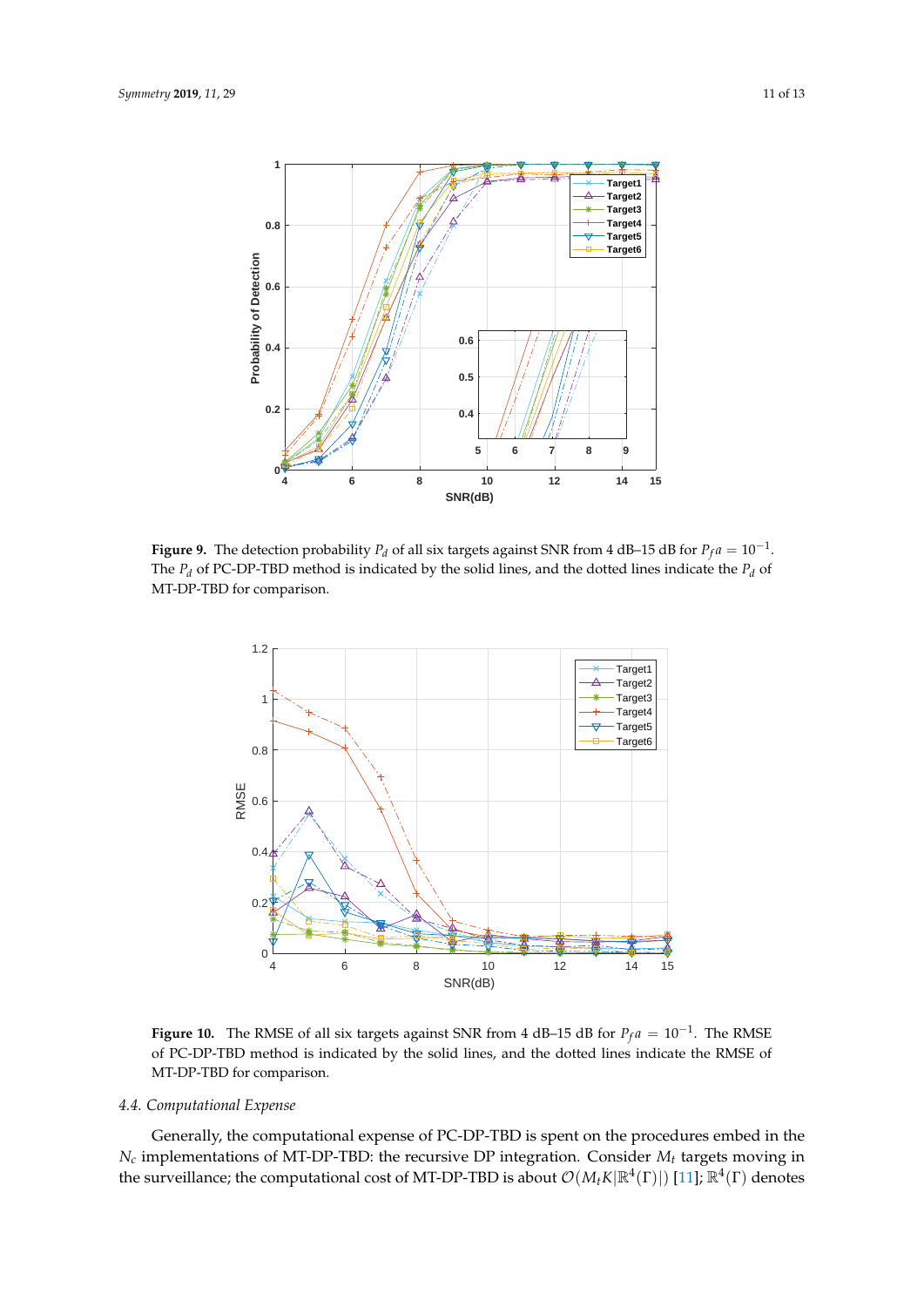the target state space determined by the rasterized measurements data plane and discretized state transition set  $\Gamma(\mathbf{x}_k)$ . The number of  $\mathbb{R}^4(\Gamma)$  is calculated as:

$$
|\mathbb{R}^{4}(\Gamma)| = N_{x} \times N_{y} \times (2V_{x}^{max} + 1) \times (2V_{y}^{max} + 1)
$$
\n(16)

By utilizing the parallel computing capability of the multi-core processor, PC-DP-TBD performs DP integration and target cancellation towards the *N<sup>c</sup>* subsets of the Γ(**x***<sup>k</sup>* ) defined in [\(12\)](#page-5-1). Besides, the implementations of different computing cores may result in a different number of detected targets, as mentioned in Section [3.2.2.](#page-4-3) Consequently, the computational expense of PC-DP-TBD is about  $\mathcal{O}(\theta(i,M_t)K|\mathbb{R}^4(\Gamma^i)|)$ .  $\theta(i,M_t) \in [0,M_t]$  denotes the target count detected by the *i*<sup>th</sup> computing core. The number of  $\mathbb{R}^4(\Gamma^i)$  is calculated as:

$$
|\mathbb{R}^4(\Gamma^i)| = \frac{|\mathbb{R}^4(\Gamma)|}{N_c}
$$
\n(17)

Therefore, the computational expense of PC-DP-TBD compared to MT-DP-TBD is:

$$
\frac{\mathcal{O}(\theta(i, M_t)K|\mathbb{R}^4(\Gamma^i)|)}{\mathcal{O}(M_t K|\mathbb{R}^4(\Gamma)|)} = \frac{\theta(i, M_t)}{M_t N_c}
$$
(18)

It can be seen that the proposed PC-DP-TBD achieves at least *Nc*-times reduction of the computational time expense. Besides, the computational expense of both MT-DP-TBD and PC-DP-TBD become more conspicuous as the increase of *K*, *V*<sup>*max*</sup>, *M*<sub>t</sub>, and the surveillance area size, i.e.,  $N_x \times N_y$ .

#### **5. Conclusions**

Although the MT-DP-TBD algorithm effectively solves the problem of approximate targets' tracking and detection, the computational expense is still large. In this paper, to detect approximately cross targets and improve the computational efficiency, we proposed the PC-DP-TBD method. The main advantage is that PC-DP-TBD makes full use of the feature that different state transition sets result in different integration values of the merit function. Moreover, with the utilization of parallel computing, PC-DP-TBD achieves an improvement of operation efficiency because the computational expense is shared by several CPU cores.

The simulation results show that the PC-DP-TBD method does have a good performance of multi-target TBD and less operation time burden, especially better than the MT-DP-TBD method in conditions like approximate and cross targets.

**Author Contributions:** Conceptualization, Q.G. and Z.L.; methodology, Q.G. and Z.L.; software, Z.L.; validation, W.S. and Z.L.; writing, original draft, Z.L.; writing, review are editing, Z.L. and W.F.

**Funding:** This research was funded by Aeronautical Science Foundation of China (2017ZC15002), Aeronautical Science Foundation of China (2016ZC15013), the Application Technology Research and Development of Heilongjiang Science and Technology Agency (No. GC13A307), and the Fundamental Research Funds for the Central Universities (No. HEUCF1808).

**Acknowledgments:** The authors would like to thank the Editors and the reviewers for their comments on a draft of this article.

**Conflicts of Interest:** The authors declare no conflict of interest.

#### **References**

- <span id="page-11-0"></span>1. Davey, S.J.; Rutten, M.G.; Cheung, B. A comparison of detection performance for several track-before-detect algorithms. *Eurasip J. Adv. Signal Process.* **2007**, 22–27, doi[:10.1155/2008/428036.](https://doi.org/10.1155/2008/428036) [\[CrossRef\]](http://dx.doi.org/10.1155/2008/428036)
- <span id="page-11-1"></span>2. Larson, R.; Peschon, J. A dynamic programming approach to trajectory estimation. *IEEE Trans. Autom. Control* **1966**, *11*, 537–540, doi[:10.1109/TAC.1966.1098348.](https://doi.org/10.1109/TAC.1966.1098348) [\[CrossRef\]](http://dx.doi.org/10.1109/TAC.1966.1098348)